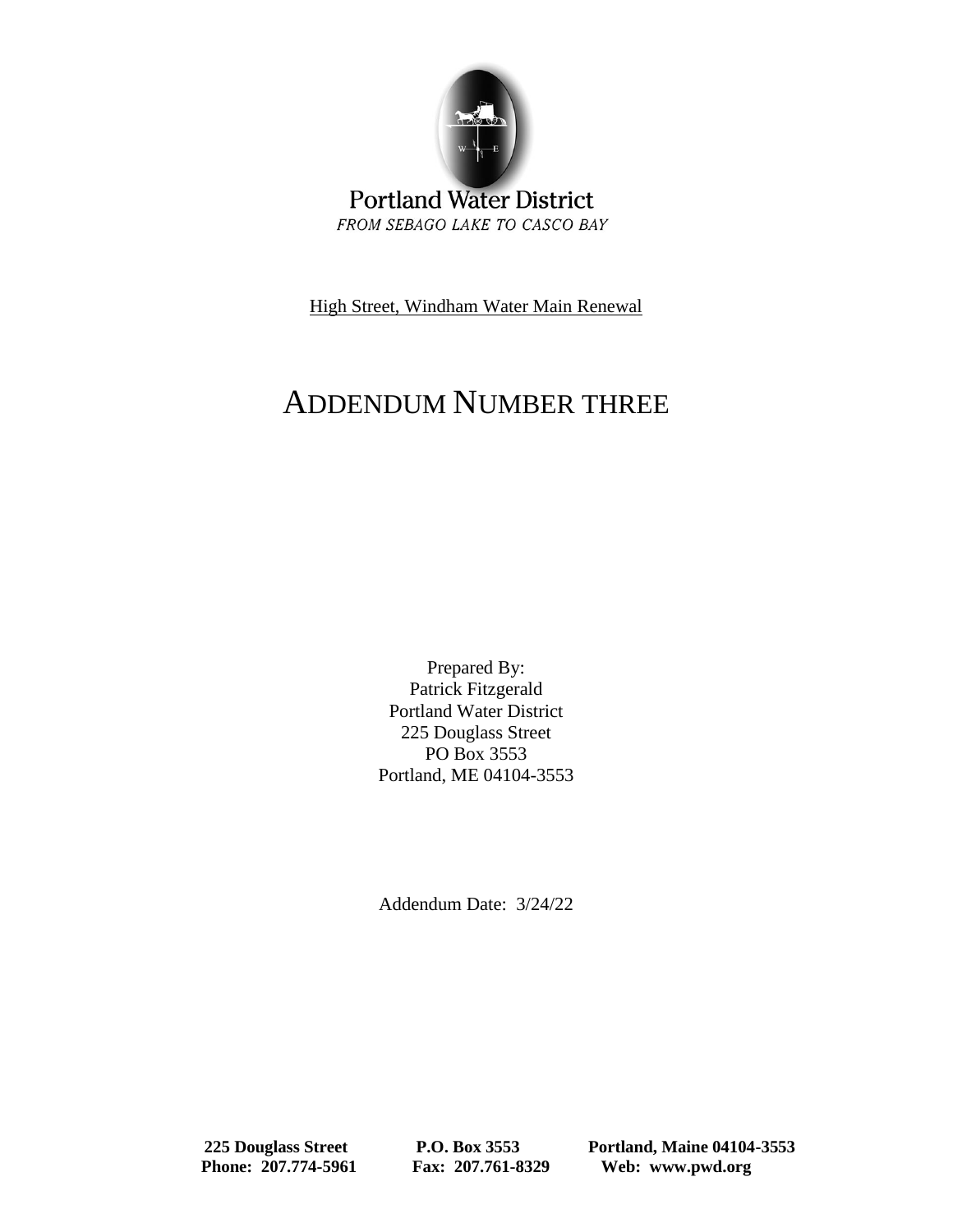## **GENERAL**

- 1. A question was raised regarding the required pavement mix type, 19.0mm is required.
- 2. A question was raised about how the required work and fees associated with the Town street opening permit are to be paid for, all costs associated with the street opening permit are incidental to the project as written in Section 01250 Measurement and Payment, 1.03. Incidental Work, 18. Permits not otherwise paid for or provided by the Owner.
- 3. A question was raised regarding the availability of the pre-bid meeting recording, see the recording at the following link: [https://www.dropbox.com/s/k611d0vlwsqxm8q/High%20St%2C%20Windham%20WM%20Ren](https://www.dropbox.com/s/k611d0vlwsqxm8q/High%20St%2C%20Windham%20WM%20Renewal%20Pre-bid-20220314%201504-1.mp4?dl=0) [ewal%20Pre-bid-20220314%201504-1.mp4?dl=0](https://www.dropbox.com/s/k611d0vlwsqxm8q/High%20St%2C%20Windham%20WM%20Renewal%20Pre-bid-20220314%201504-1.mp4?dl=0)

Amend the RFB as follows:

- 1. A question was raised about the pavement quality control testing requirements, the Contractor is required to meet the construction provisions as specified in MDOT Standard Specification Section 401 – Hot Mix Asphalt Pavement. The Quality Control and Acceptance – Method D requirements shall apply. The Quality Control Plan shall be submitted and approved by the Owner prior to starting paving operations.
- 2. A question was raised regarding the bid bond form. See attached Bid Bond Form.

## **ATTACHMENTS**

1. Bid Bond

**Contractor shall acknowledge receipt of Addendum #3 in the appropriate location on the Bid Form.**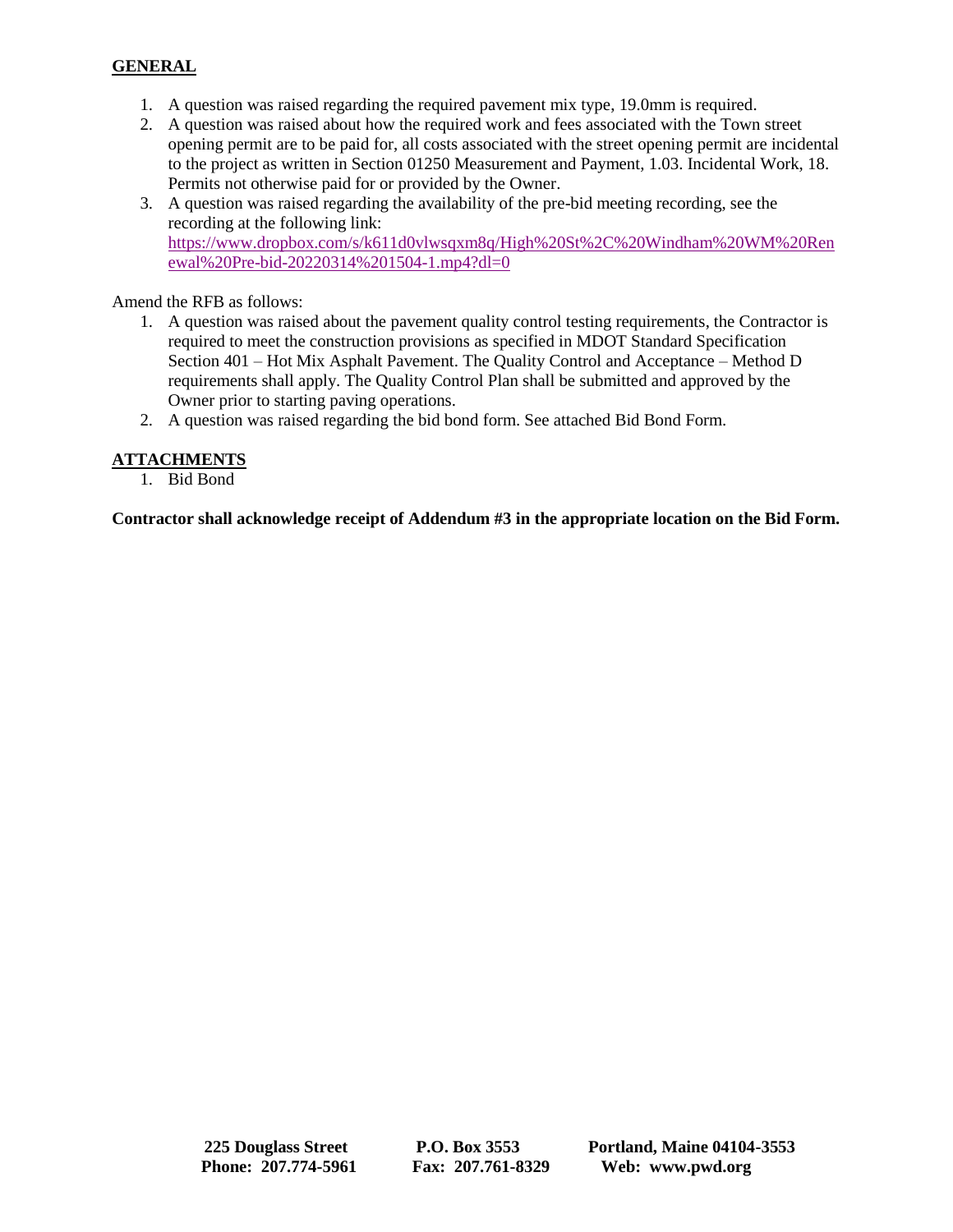

## **BID BOND**

Any singular reference to Bidder, Surety, Owner or other party shall be considered plural where applicable.

BIDDER *(Name and Address)*:

SURETY *(Name, and Address of Principal Place of Business)*:

OWNER *(Name and Address)*:

BID

Bid Due Date: Description *(Project Name— Include Location)*:

| <b>BOND</b>                             |                                                                                                                                                       |                                         |                                             |  |
|-----------------------------------------|-------------------------------------------------------------------------------------------------------------------------------------------------------|-----------------------------------------|---------------------------------------------|--|
|                                         | <b>Bond Number:</b>                                                                                                                                   |                                         |                                             |  |
| Date:                                   |                                                                                                                                                       |                                         |                                             |  |
| <b>Penal sum</b>                        |                                                                                                                                                       |                                         | \$                                          |  |
|                                         | (Words)                                                                                                                                               |                                         | (Figures)                                   |  |
|                                         | Surety and Bidder, intending to be legally bound hereby, subject to the terms set forth below, do each cause                                          |                                         |                                             |  |
|                                         | this Bid Bond to be duly executed by an authorized officer, agent, or representative.                                                                 |                                         |                                             |  |
| <b>BIDDER</b>                           |                                                                                                                                                       | <b>SURETY</b>                           |                                             |  |
|                                         | (Seal)                                                                                                                                                |                                         | (Seal)                                      |  |
| <b>Bidder's Name and Corporate Seal</b> |                                                                                                                                                       | <b>Surety's Name and Corporate Seal</b> |                                             |  |
| By:                                     |                                                                                                                                                       | By:                                     |                                             |  |
|                                         | <b>Signature</b>                                                                                                                                      |                                         | <b>Signature (Attach Power of Attorney)</b> |  |
|                                         | <b>Print Name</b>                                                                                                                                     |                                         | <b>Print Name</b>                           |  |
|                                         | <b>Title</b>                                                                                                                                          |                                         | <b>Title</b>                                |  |
| Attest:                                 |                                                                                                                                                       | Attest:                                 |                                             |  |
|                                         | <b>Signature</b>                                                                                                                                      |                                         | <b>Signature</b>                            |  |
|                                         | <b>Title</b>                                                                                                                                          |                                         | <b>Title</b>                                |  |
|                                         | Note: Addresses are to be used for giving any required notice.<br>Provide execution by any additional parties, such as joint venturers, if necessary. |                                         |                                             |  |

| EJCDC® C-430, Bid Bond (Penal Sum Form). Published 2013.             |  |
|----------------------------------------------------------------------|--|
| <b>Prepared by the Engineers Joint Contract Documents Committee.</b> |  |
| Page 1 of 2                                                          |  |